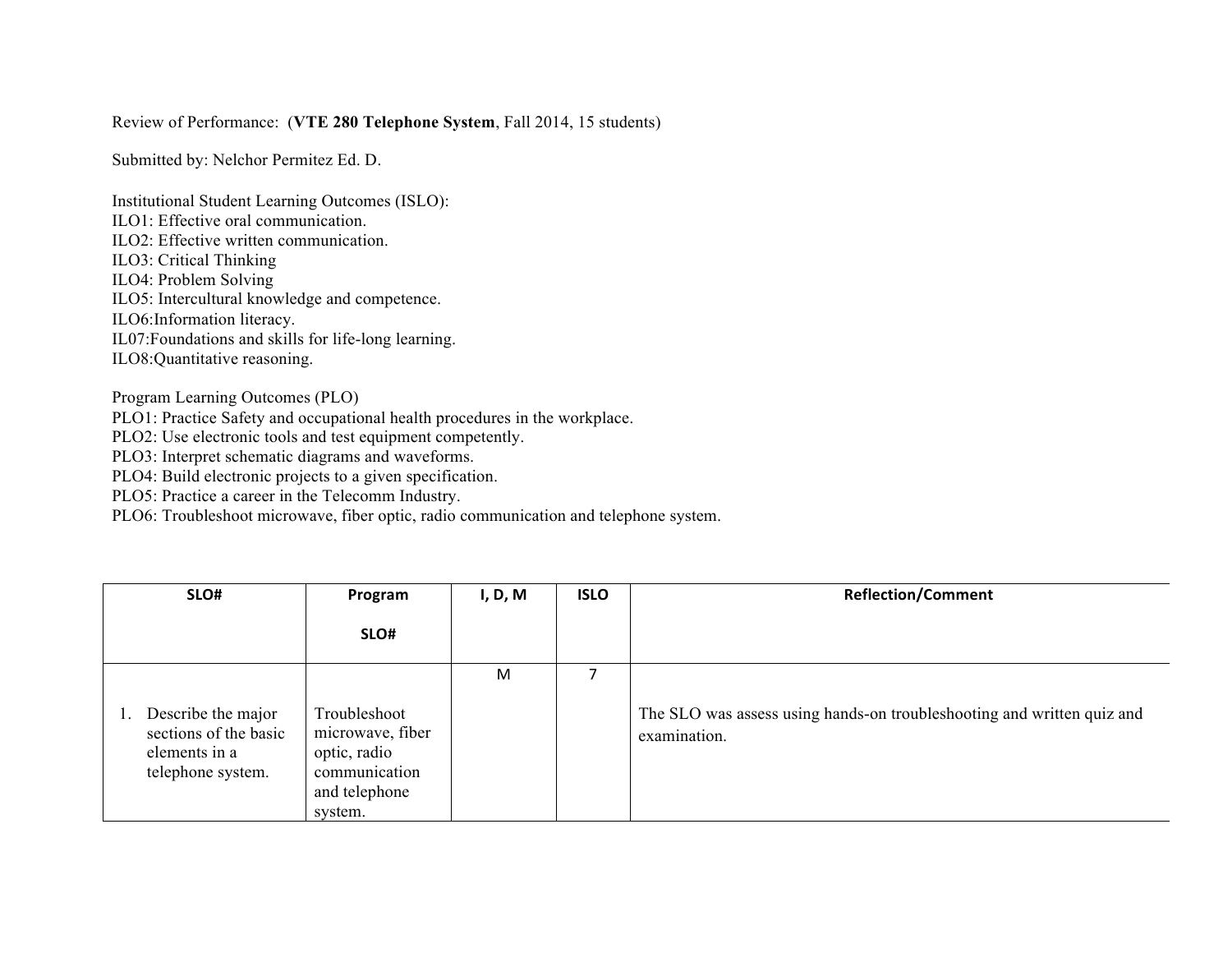|                                                                           |                                                                                               |                |                | Students need more time in hands-on and other practical activities. |                   |  |
|---------------------------------------------------------------------------|-----------------------------------------------------------------------------------------------|----------------|----------------|---------------------------------------------------------------------|-------------------|--|
|                                                                           |                                                                                               |                |                |                                                                     |                   |  |
|                                                                           |                                                                                               |                |                | Letter Grade                                                        | Number of student |  |
|                                                                           |                                                                                               |                |                | $\mathbf{A}$                                                        | $\overline{3}$    |  |
|                                                                           |                                                                                               |                |                | $\overline{B}$                                                      | 6                 |  |
|                                                                           |                                                                                               |                |                | $\overline{C}$                                                      | 5                 |  |
|                                                                           |                                                                                               |                |                | $\overline{D}$                                                      | $\mathbf{1}$      |  |
|                                                                           |                                                                                               |                |                |                                                                     |                   |  |
| 2. Describe the<br>telephone system<br>used in the U.S. and<br>the F.S.M. | Troubleshoot<br>microwave, fiber<br>optic, radio<br>communication<br>and telephone<br>system. | $\overline{M}$ | $\overline{7}$ | The SLO was assess using written quiz and examination.              |                   |  |
|                                                                           |                                                                                               |                |                | Letter Grade                                                        | Number of student |  |
|                                                                           |                                                                                               |                |                | $\boldsymbol{\mathsf{A}}$                                           | $\overline{3}$    |  |
|                                                                           |                                                                                               |                |                | $\overline{B}$                                                      | $\overline{7}$    |  |
|                                                                           |                                                                                               |                |                | $\overline{C}$                                                      | 5                 |  |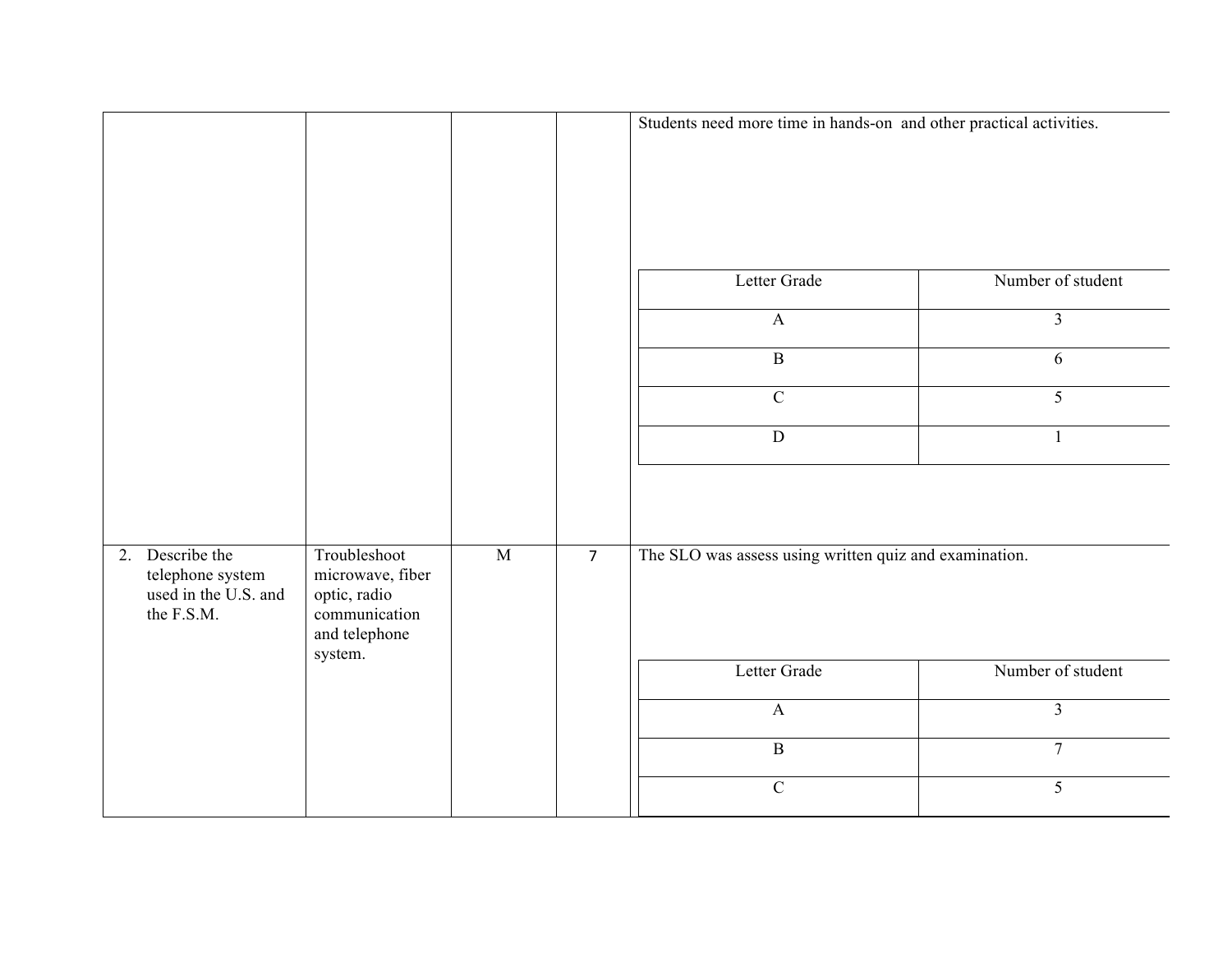| 3. Describe and<br>troubleshoot the<br>operations of the<br>mechanical and<br>electronic telephone<br>sets. | Troubleshoot<br>microwave, fiber<br>optic, radio<br>communication<br>and telephone<br>system. | M | $\overline{7}$ | The SLO was assess using hands-on troubleshooting and written quiz and<br>examination.<br>Students need more time in hands-on and other practical procedure to reach |                   |
|-------------------------------------------------------------------------------------------------------------|-----------------------------------------------------------------------------------------------|---|----------------|----------------------------------------------------------------------------------------------------------------------------------------------------------------------|-------------------|
|                                                                                                             |                                                                                               |   |                | mastery level performance.                                                                                                                                           |                   |
|                                                                                                             |                                                                                               |   |                | Letter Grade                                                                                                                                                         | Number of student |
|                                                                                                             |                                                                                               |   |                | $\mathbf{A}$                                                                                                                                                         | $\overline{3}$    |
|                                                                                                             |                                                                                               |   |                | $\, {\bf B}$                                                                                                                                                         | $\overline{7}$    |
|                                                                                                             |                                                                                               |   |                | $\mathcal{C}$                                                                                                                                                        | 5                 |
|                                                                                                             |                                                                                               |   |                |                                                                                                                                                                      |                   |
| 4. Describe and<br>demonstrate two                                                                          | Troubleshoot<br>microwave, fiber                                                              | M | $\overline{7}$ | The SLO was assess using hands-on troubleshooting and written quiz and<br>examination.                                                                               |                   |
| methods of signal                                                                                           | optic, radio                                                                                  |   |                |                                                                                                                                                                      |                   |
| processing and two<br>types of connection                                                                   | communication<br>and telephone                                                                |   |                | Students need more time in hands-on and other practical activities.                                                                                                  |                   |
| links that are<br>commonly used                                                                             | system.                                                                                       |   |                | Letter Grade                                                                                                                                                         | Number of student |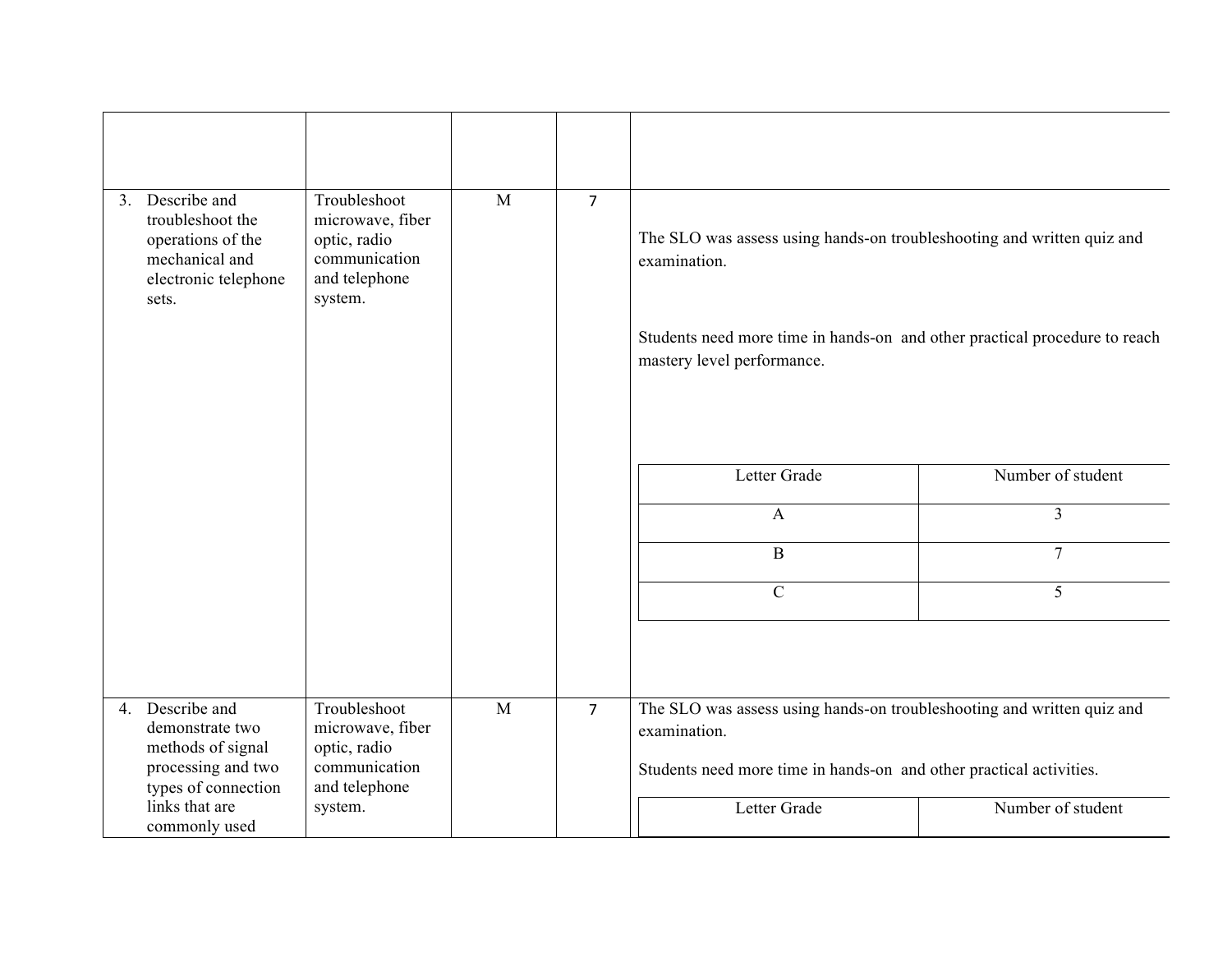| today's<br>telecommunications,                                                          |                                                                                               |   |                | A                                                                                                                                                             | $\overline{3}$    |  |
|-----------------------------------------------------------------------------------------|-----------------------------------------------------------------------------------------------|---|----------------|---------------------------------------------------------------------------------------------------------------------------------------------------------------|-------------------|--|
| or telephone systems.                                                                   |                                                                                               |   |                | $\bf{B}$                                                                                                                                                      | $\tau$            |  |
|                                                                                         |                                                                                               |   |                | $\mathcal{C}$                                                                                                                                                 | $\overline{4}$    |  |
|                                                                                         |                                                                                               |   |                | ${\bf F}$                                                                                                                                                     |                   |  |
| Describe cellular<br>5.<br>telephone from a<br>theoretical and<br>hardware perspective. | Troubleshoot<br>microwave, fiber<br>optic, radio<br>communication<br>and telephone<br>system. | M | $\overline{7}$ | The SLO was assess using hands-on troubleshooting and written quiz and<br>examination.<br>Students need more time in hands-on and other practical activities. |                   |  |
|                                                                                         |                                                                                               |   |                | Letter Grade                                                                                                                                                  | Number of student |  |
|                                                                                         |                                                                                               |   |                | $\mathbf{A}$                                                                                                                                                  | $\overline{3}$    |  |
|                                                                                         |                                                                                               |   |                | $\, {\bf B}$                                                                                                                                                  | 6                 |  |
|                                                                                         |                                                                                               |   |                | $\mathbf C$                                                                                                                                                   | 5                 |  |
|                                                                                         |                                                                                               |   |                | ${\bf F}$                                                                                                                                                     |                   |  |

Additional observations: Needs more trainer NIDA trainer card for telephone system and need Telecommunication trainer model TCM-200 which cost \$220 and lab manual / workbook \$34.95 to enhance the knowledge and skills of the students to the current trends of telecommunication. 

Special comments: 14 out of 15 or 93% students got a grade of "C" or higher. 3 got a grade of A, 6 got B, 5 got C grade and 1 got F due to absenteeism.